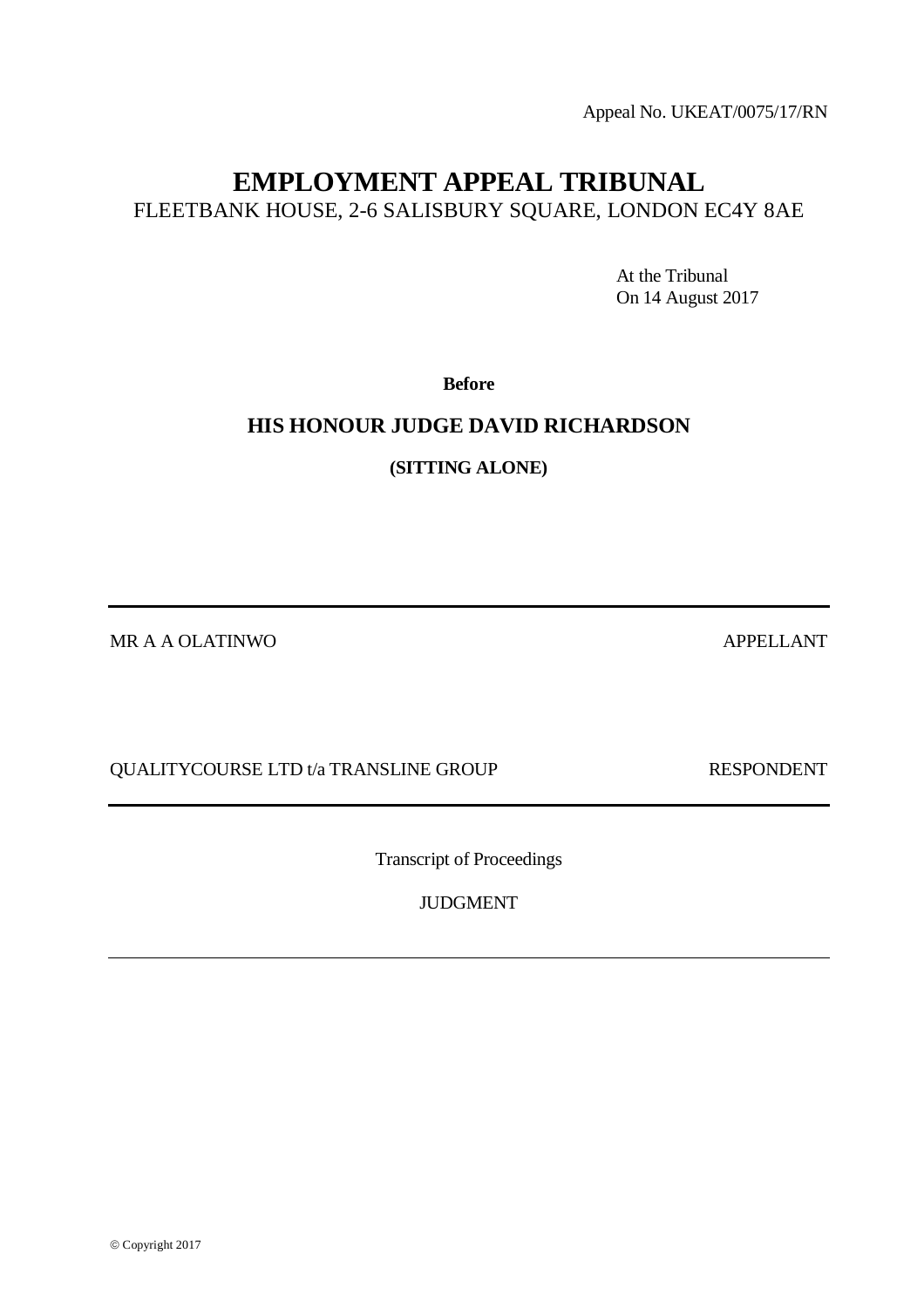# **APPEARANCES**

For the Appellant MR WILLIAM YOUNG (of Counsel) Bar Pro Bono Scheme

For the Respondent No appearance or representation by or on behalf of the Respondent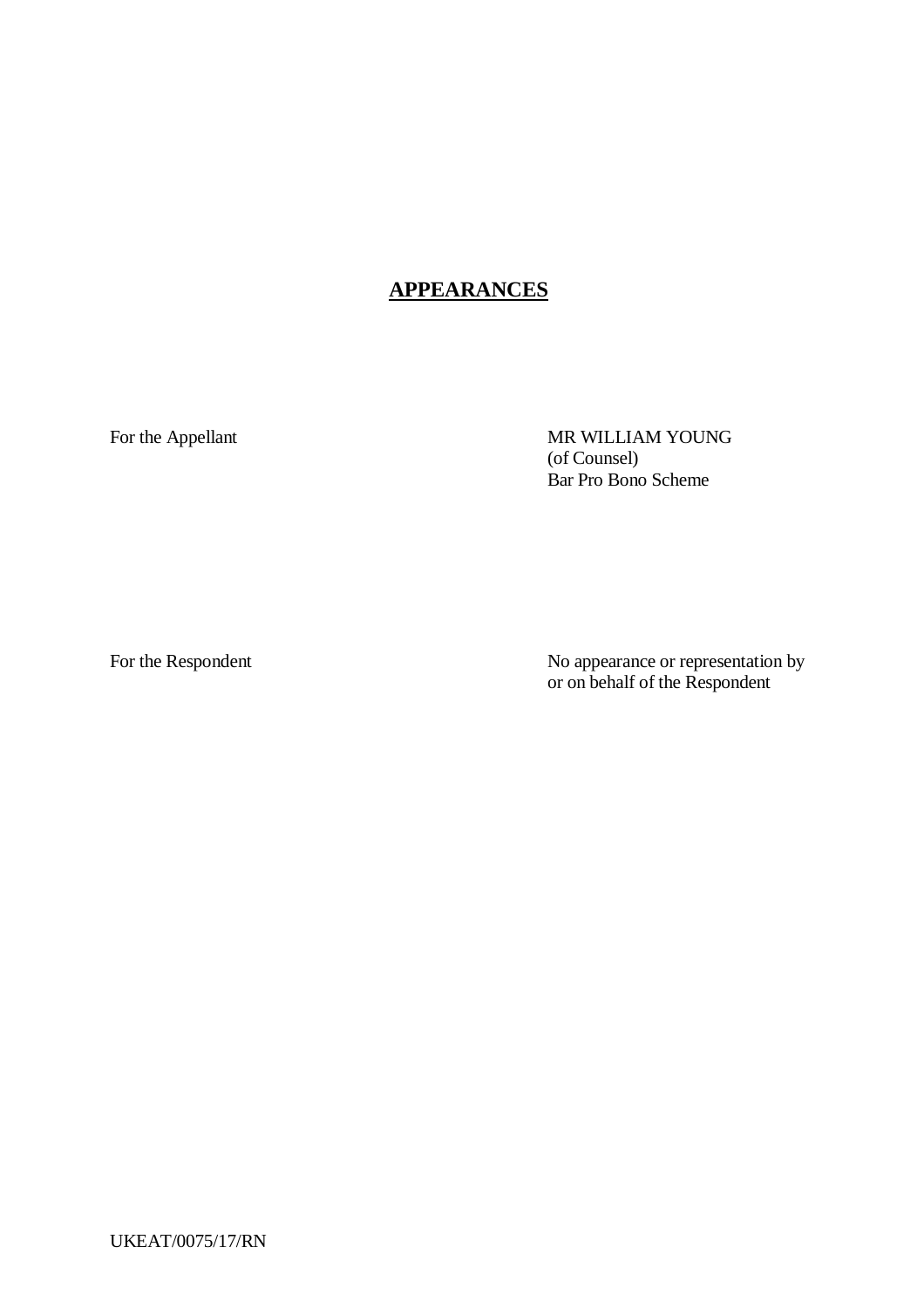## **SUMMARY**

## **RACE DISCRIMINATION - Direct**

## **RACE DISCRIMINATION - Burden of proof**

The Employment Tribunal did not sufficiently consider and apply section 39(2), section 13(1) and section 136(2) and (3) of the **Equality Act 2010** in respect of the actions and words of the Respondent's Compliance Team and the Respondent's Regional Manager; in the light of its primary findings of fact it was necessary for the Employment Tribunal to consider whether those persons took or participated in the decisions which the Claimant criticised as discriminatory; and if so whether the Employment Tribunal could conclude in the absence of any explanation that by virtue of their conduct the Respondent contravened the provision concerned; and if so whether the Respondent showed that it did not contravene the provision.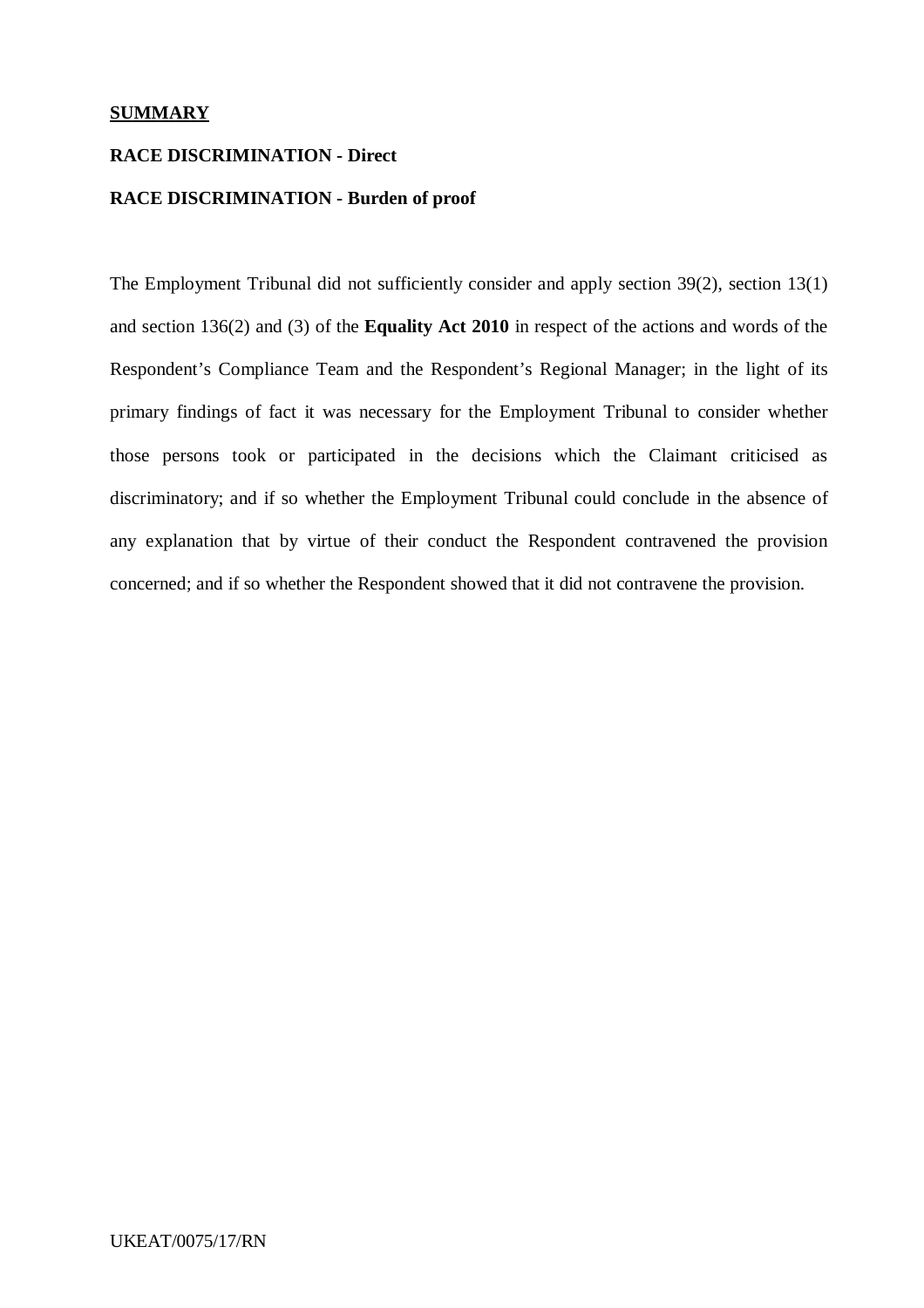### **A**

**B**

**C**

**D**

**E**

**F**

## **HIS HONOUR JUDGE DAVID RICHARDSON**

1. This is an appeal by Mr Abiodune Ayodeji Olatinwo ("the Claimant") against a Judgment of the Employment Tribunal ("the ET") sitting in East London (Employment Judge Jones, Mr Banks, and Ms Conwell-Tillotson), dated 20 July 2016. The ET dismissed a claim of race discrimination which he brought against Qualitycourse Ltd, trading as the Transline Group ("the Respondent").

2. The appeal proceeds on amended grounds for which permission was given by Kerr J at a hearing under Rule 3(10) of the **Employment Appeal Tribunal Rules 1993**. Put shortly, the questions are: (1) whether the ET sufficiently identified the persons who took decisions of which the Claimant complained, and (2) in that context, whether it correctly applied the burden of proof provision in section 136 of the **Equality Act 2010**.

3. The Respondent lodged an Answer to the appeal on 20 April 2017. Since that time it has appointed administrators and ceased to trade. The administrators have written to the Employment Appeal Tribunal to say that, while they agree to the continuation of the appeal, they will not take an active part in it. The Respondent has therefore not been represented today. I have taken into account the points made in the Respondent's Answer, to which I will refer in this Judgment.

**G**

**H**

## **The Background Facts**

4. The Claimant is a Nigerian national. He has a right of permanent residence in the UK, carrying with it an entitlement to work here. This right was stamped into his passport on 13 October 2009. It is described there as a "permanent residence card" and states that it is "due for

UKEAT/0075/17/RN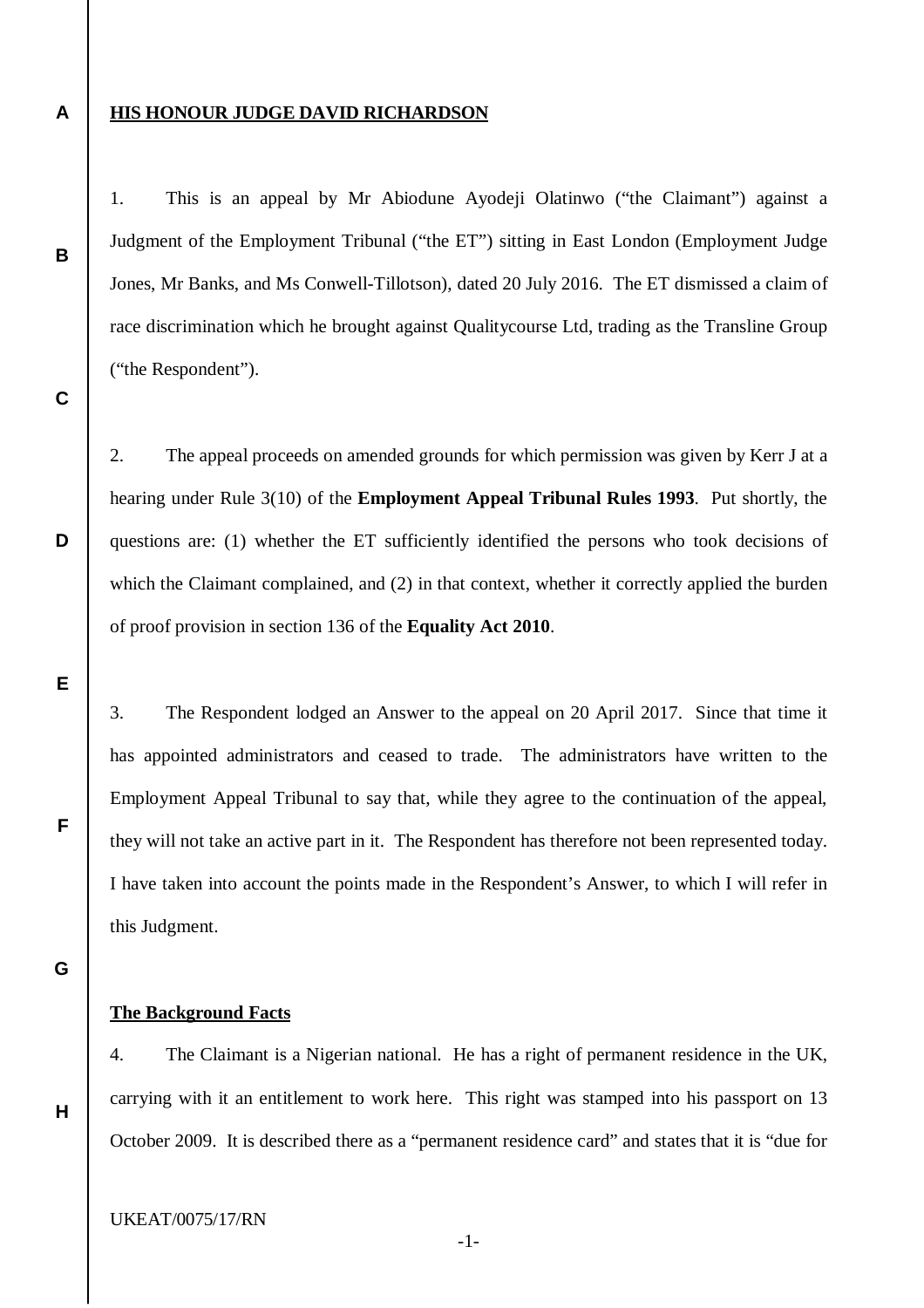**A B** renewal on 13 October 2019". That passport was, by the time the Home Office stamped the permanent residence card into it, already out of date. This did not affect the validity of the permanent residence card; but of course the Claimant also required an up-to-date Nigerian passport. By July 2015, he had a different current Nigerian passport, issued on 26 January 2011.

5. The Respondent supplied labour to an Argos distribution centre in Basildon on a substantial scale; some 194 operatives in July 2015. It had a team there, including Mr Parish, a Contracts Manager. Mr Parish had not had any training in complying with laws about immigration and employment. However, he could, and did, ask for advice from within the Respondent's wider organisation. In particular, there was a Compliance Auditor, Ms Gemma Ross, part of the Internal Compliance Team, which also included Ms Hancock and his Regional Manager, Ms Karen Drewett.

6. The Claimant was called for interview to the Basildon Distribution Centre on 13 July 2015. He assured Mr Parish that he had the right to work in the UK. He brought with him his expired passport containing the residence card, and also his current passport. He brought also two letters from the Home Office, which had been given to him with the permanent residence card, and which confirmed the position. The following day, 14 July 2015, he also brought, and handed in, a section of Home Office guidance for employers. This provided:

> **"When a current residence case, permanent residence card, accession residence card or derivative residence card is inserted into the holder's national passport, there is no requirement for the passport to be current. However, you should ensure that the passport belongs to that person and take particular care checking the passport photograph if the passport is a number of years old."**

7. By the time of the ET hearing, it was common ground that the Claimant was entitled to work in the UK, that he had showed the Respondent all the documents that were required to

UKEAT/0075/17/RN

**C**

**D**

**E**

**F**

**G**

**H**

-2-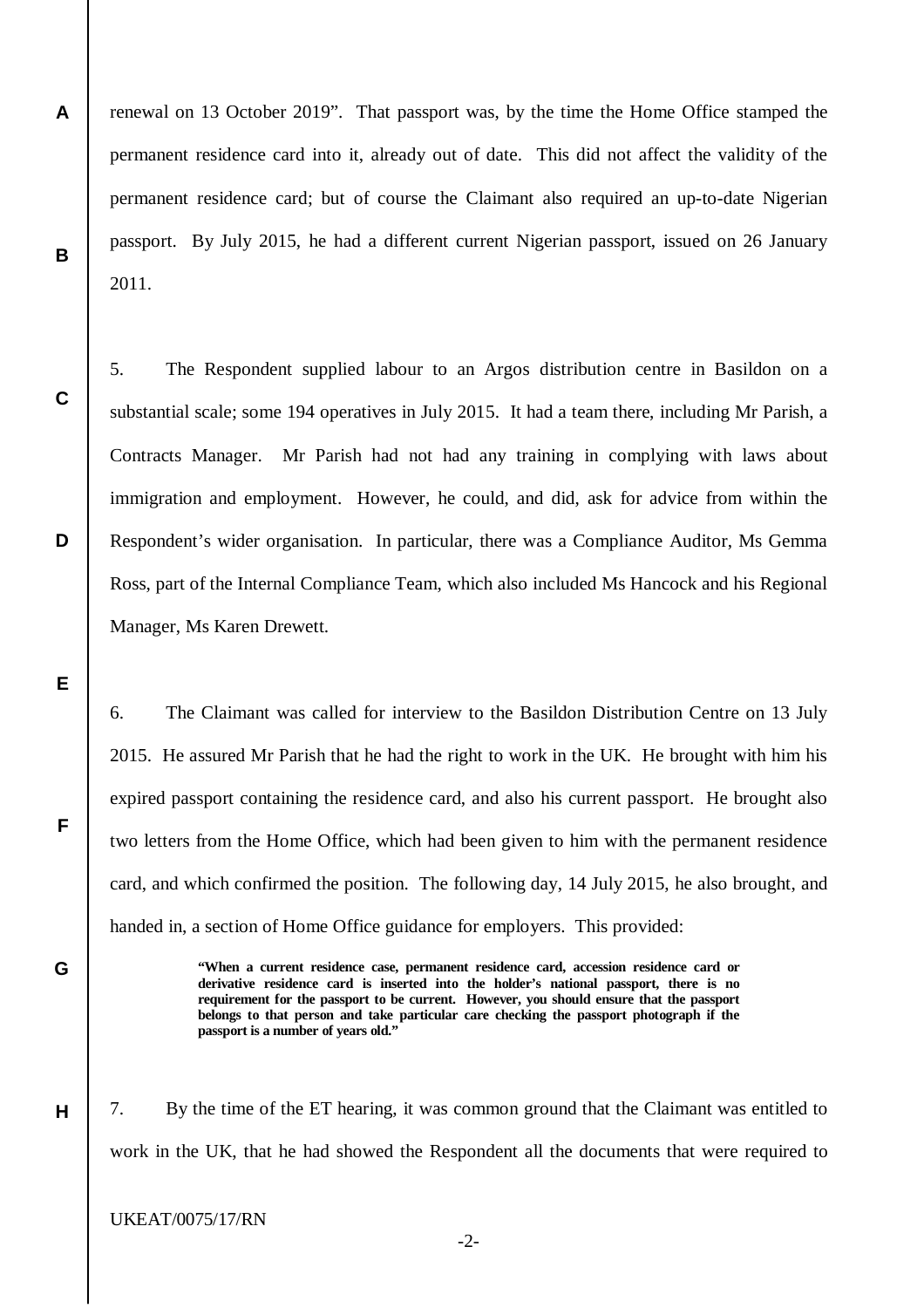establish that right, and that if the Respondent had continued to employ him, it would have complied with the duties of an employer to make checks under immigration legislation. In fact, however, the Respondent employed the Claimant only from 14 July 2015 to 25 July 2015. He was then taken from the night shift by two supervisors and told he had to leave.

8. Precisely how this came to happen was described in detail by the ET. The following summary will suffice. On 13 July, Mr Parish did not know whether it mattered that the residence card was in an expired passport. He failed to read, or photocopy, the second page of one of the supporting letters which the Claimant brought. This page might have helped him to realise that the right continued to apply, even if the Claimant had a new passport. Mr Parish emailed Ms Ross for assistance. He asked a somewhat misleading question, which gave the impression the Claimant had not brought in a current passport. Ms Drewett replied that a passport must be in date.

9. Mr Parish then wrote again, this time highlighting the correct issue. Ms Drewett's reply was incorrect. She said, and confirmed in a further email later that day:

> **"Annoyingly as far as I am aware, he has to transfer his old visa to his new passport otherwise it's invalid and we can't employ unless he does this. Gemma is this correct?"**

There was no response from Ms Ross in the documents.

10. At this stage, the Claimant had not brought in the Home Office guidance to which I have already referred. He brought it in the following day. Mr Parish took a copy of it. He telephoned the Internal Compliance Team. They advised him to carry out a Home Office check, that the Claimant could work in the meantime, and that he should inform the Claimant that if the check came back and it was not in the Claimant's favour, the Respondent would need

**A**

**B**

**C**

**D**

**E**

**F**

**G**

**H**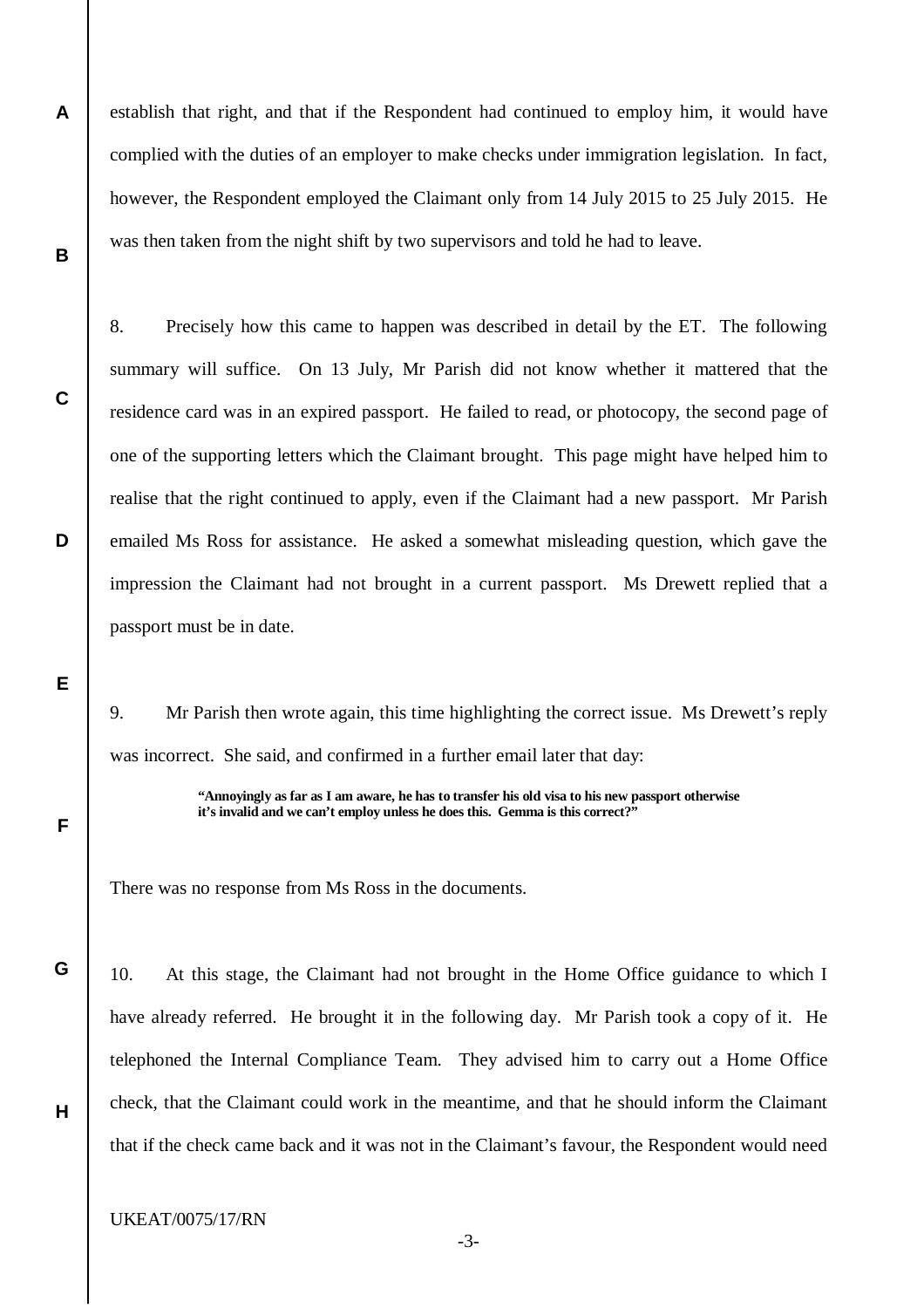**A B** to terminate his employment. This advice was again wrong. There was no requirement for a Home Office check. Indeed, the guidance, which the ET found neither Mr Parish nor the Compliance Team were familiar with, told them that they should not apply for verification in these circumstances.

11. On 14 July Mr Parish did a check with the Home Office online checking service but he did not complete the form correctly. He did not tell the Home Office that he had seen a residence card. He told the ET that he was advised by Ms Hancock of the Internal Compliance Team to complete the form this way. In the meantime, he employed the Claimant who he said was a good worker whose credibility was never in question.

12. Eventually, the Home Office responded that it was unable to confirm the Claimant's status in the UK, or provide a letter which would amount to a statutory excuse for employing him. The Home Office did not inform the Respondent that the Claimant had a residence permit.

13. The ET's description of the ending of the Claimant's employment is in paragraphs 61 to 62 of its Reasons:

> **"61. On night [sic] of 25 July, during the night shift, the Claimant was informed of the responses from the Home Office. The Claimant was approached by Shayla Bowditch and Jakub who were the Respondent's supervisors. Mr Parish was not at work at the time. The Claimant was unable to go into work as his security card had been deactivated. The security let him in and he waited in reception for someone to come and speak to him. Eventually, the Claimant was allowed to start work. While he was working, Shayla and Jakub came into the warehouse to speak to him while he was picking goods. Shayla advised him that the check from the Home Office had came back [sic] negative and that the company was sorry but that he had to leave. Jakub did not say very much to the Claimant and Ms Bowditch did most of the talking. She advised him that the check from the Home Office had come back negative and that he had to leave the site. The Claimant informed her that he was surprised at that and asked if he could speak to Mr Parish. Ms Bowditch said that Mr Parish was on holiday and that she understood that he had applied for a British passport and that if he got it, he could come back to work.**

**62. The Claimant went to the changing room and got his stuff out of the locker and left."**

**C**

**D**

**E**

**F**

**G**

**H**

UKEAT/0075/17/RN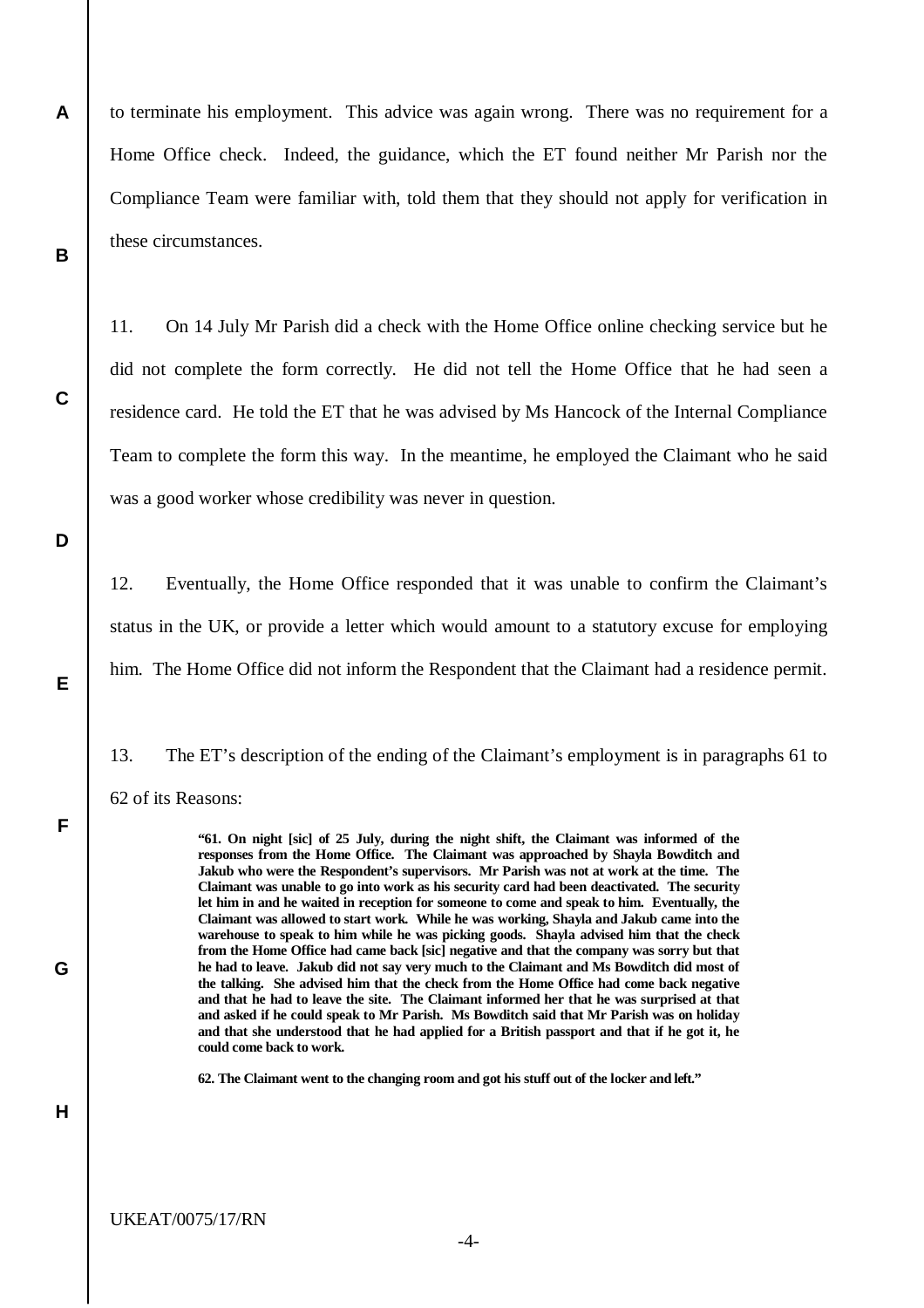14. Following his dismissal, the Claimant contacted Mr Parish again. He spelled out, in the clearest of terms, why he had the right to work and said he hoped the Respondent would get in touch with him, confirm his employment, and allow him to continue to work. He received no response from the Respondent. It was not until 18 September, after the Claimant had contacted ACAS and obtained work elsewhere, that the Respondent admitted a mistake. By this time the Claimant no longer had any faith in the Respondent and brought the present proceedings.

## **The ET Hearing and Reasons**

**A**

**B**

**C**

**D**

**E**

**F**

**G**

**H**

15. The ET1 claim form lodged on behalf of the Claimant pleaded both that the dismissal was an act of race discrimination and that the actions of "the Respondent's Human Resources Personnel", in various respects, were acts of discrimination; in particular refusing to accept his permanent residence status endorsed in his Nigerian passport, the Home Office letter confirming the same, and guidance confirming the same.

16. The ET heard the proceedings on 14 and 15 April 2016. Both sides were represented by counsel. The ET identified the issue as being one of less favourable treatment on the grounds of nationality. In paragraph 3, it referred to a paragraph of the ET1 claim form, which I have already summarised. In paragraphs 7 to 9 it said that the Claimant's case was as follows:

> **"7. The Claimant's case was that because he was a Nigerian national the Respondent decided to make a further check on his immigration status despite him having permanent residence endorsement in his expired Nigerian passport and that this put him at a disadvantage because the response from the Home Office was incorrect and led the Respondent to dismiss him.**

> **8. It was his case that a hypothetical comparator who had submitted the same documentation that he had, who was not a Nigerian citizen, would have had that documentation accepted and the Respondent would not have taken the further step of making a further check on that person's immigration status with the Home Office's employer checking service. The Claimant submitted that the Respondent took that step of requiring a further check because of a conscious or subconscious prejudice against the Claimant because of his nationality (Nigerian) - specifically on the basis that his immigration documentation was somehow less trustworthy than that of a non Nigerian.**

> **9. The Claimant submitted that the reason for his treatment was a prejudicial and stereotypical view of Nigerians and specifically the view that they are less likely to hold valid immigration documents and/or status. The Claimant submitted that the Tribunal can make this inference on the basis of the Respondent's failure to follow the straightforward guidance from the Home Office and taking the Claimant's documents as read requiring an unnecessary**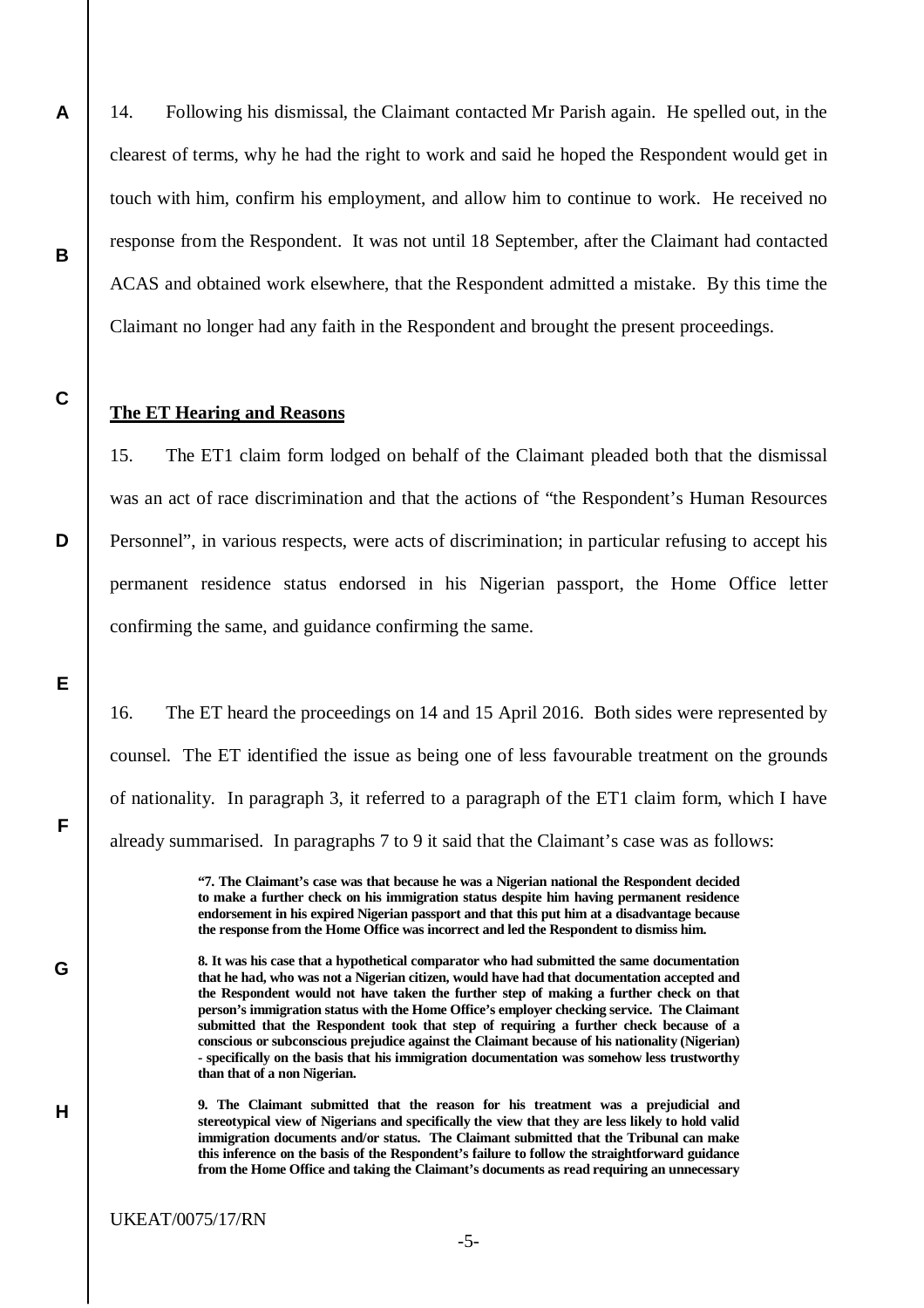**and erroneous further check. The Respondent ignored the clear explanation and advice from the Claimant and ignored his documentation, which explained the situation. The Respondent also failed to complete the employer checking service questions correctly in blatant disregard of the relevant guidance on when such a check is appropriate and indeed how to perform it."**

17. The ET heard evidence from the Claimant and Mr Parish. It did not hear evidence from anyone in the Compliance Team or Ms Drewett. It is noteworthy that Mr Parish said explicitly in his witness statement that he was "acting under instructions" from Ms Drewett and the Compliance Team (see paragraph 22 of his witness statement).

18. The ET set out the law in paragraphs 12 to 20 of its Reasons, and reached findings of fact - on which I have already drawn - in paragraphs 24 to 76. It turned to its conclusions in paragraphs 77 to 94. It said the following in paragraph 77:

> **"77. The facts from which we could infer less favourable treatment are that the Claimant is a Nigerian national and that despite having a permanent residence card stamped in his expired passport which is a List A document, the Respondent conducted a Home Office check on him. This [caused] the Claimant to suffer less favourable treatment as the Respondent terminated his employment on the basis that they could not get statutory excuse from the Home Office in order to continue to employ him."**

19. The ET said that the burden shifted to the Respondent to provide a non-discriminatory reason for the less favourable treatment because (1) the Respondent failed properly to complete the form that it sent to the Home Office checking service, and (2) the Respondent had not ensured that the Compliance Team, Managers, and Mr Parish were familiar with Home Office guidance, although its recruitment involved dealing with people of many different nationalities.

20. In evaluating the question whether the Respondent had provided such a nondiscriminatory reason, the ET said the following:

> **"84. It was completely incorrect for the Respondent to do a check on the Home Office checking service. It was not necessary as the Claimant had given the Respondent a List A document which meant that all that was [needed] for it [sic] to be copied and a copy kept on his file.**

> **85. In our judgment the reason why the Respondent conducted the check through the Home Officer checking service was because the Respondent was confused by the existence of the**

**A**

**B**

**C**

**D**

**E**

**F**

**G**

**H**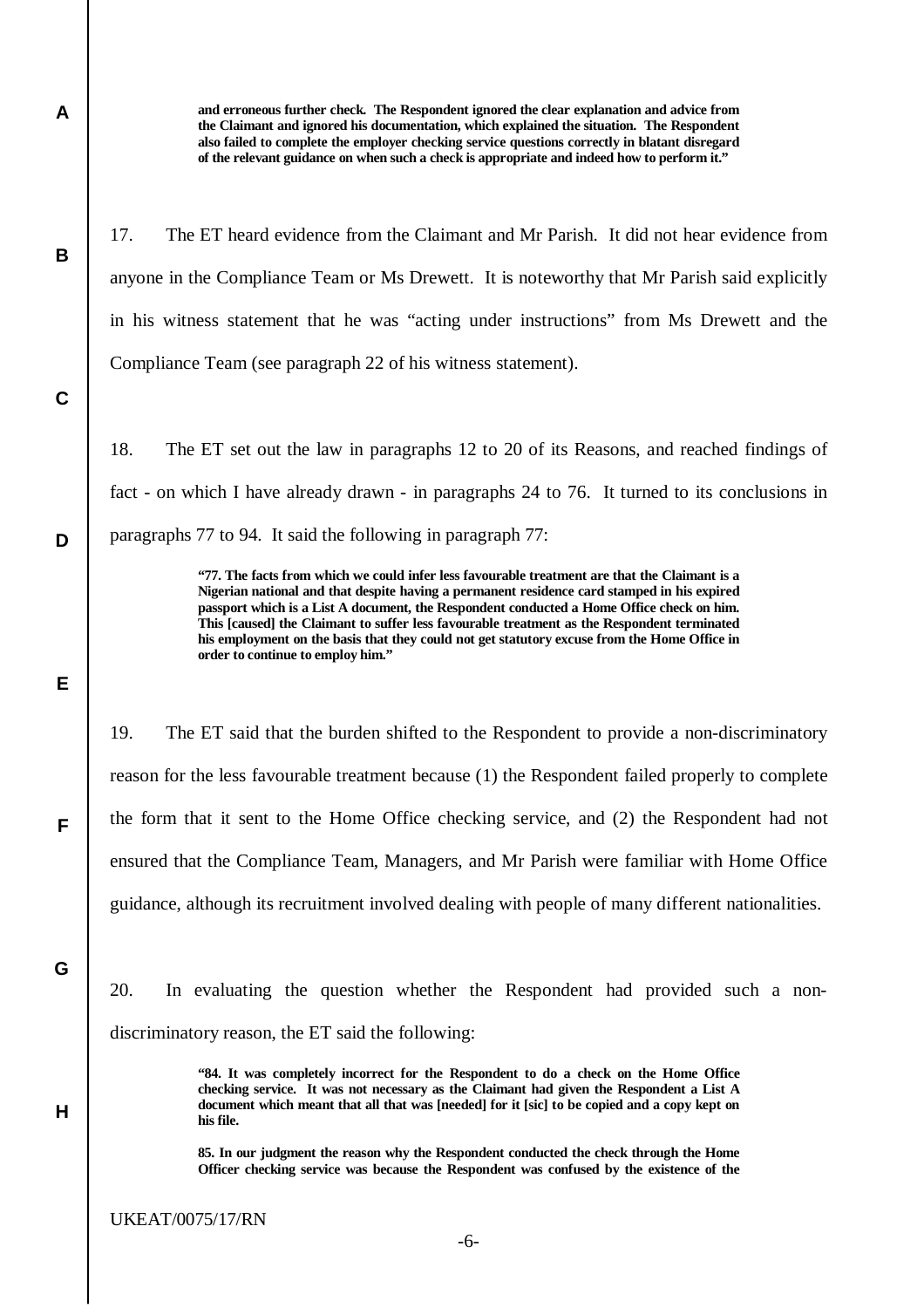**Claimant's residence card in his expired passport. Ms Drewett and Ms Hancock believed that it was not valid because it was in an expired passport."**

21. Later, the ET said this:

**A**

**B**

**C**

**D**

**E**

**F**

**"91. The Tribunal did not hear evidence from Ms Hancock or Ms Drewett and could not judge their mindset when they gave Mr Parish advice as to how to address the Claimant's status. We did not have evidence from which we could conclude that their advice had been tainted by their awareness that the Claimant was a Nigerian national.**

**92. The Tribunal did not have facts from which it confer [sic] that the Respondent treated the Claimant less favourably on the grounds of his nationality. In our judgment, the treatment was not on the grounds that he was a Nigerian national. The Respondent did not accept the Claimant's documents because his residence card was in an expired passport and they thought that it needed to be in a current one. They failed to read the documents he gave them. The Respondent did not doubt the authenticity of his documents. They questioned whether they were sufficient. Mr Parish preferred the advice from his manager rather than what the Claimant was telling him. He did not check for himself until September when the Claimant approached ACAS. At the time, he simply relied on the advice from his managers and from Compliance. He wrongly considered that they were more likely to know the rules than the Claimant was. In our judgment it is likely that if the Claimant had been from another part of the world which was not part of the EEA, if he required permission to work in the UK and had a residence card in an expired passport; the Respondent would have done exactly the same thing and conducted a check with the Home Office's employer checking service.**

**93. In our judgment, the less favourable treatment was not because the Claimant was a Nigerian national but because of the Respondent's failure to understand his documents and to understand and apply the relevant guidance. The person who made the decision about the Claimant's right to work at the Respondent failed to read the documents the Claimant gave him because he was busy or chose instead to rely on the advice from his manager and from compliance.**

**94. This was a costly mistake. The non-discriminatory reason does not have to be reasonable, or a good reason. It does need to be the real reason and untainted by considerations of race and nationality. In our judgment for the reason for the treatment was an error on the Respondent's part caused by confusion, lack of training and mistake. It was not because of the Claimant's nationality."**

## **The Appeal**

22. On behalf of the Claimant, Mr William Young first submits that the ET was wrong to focus on Mr Parish as decision maker. Its findings made it clear that Mr Parish had relied on the Compliance Team and Regional Manager. He was merely implementing their decision or, at the very least, they were joint decision makers with him. He drew a distinction between this case and that of **Reynolds v CLFIS (UK) Ltd** [2015] ICR 1010 to which he referred me. Here, it was the acts of the Compliance Team and the Regional Manager which caused the less favourable treatment. Here too, it was not only the decision to dismiss which was less

**G**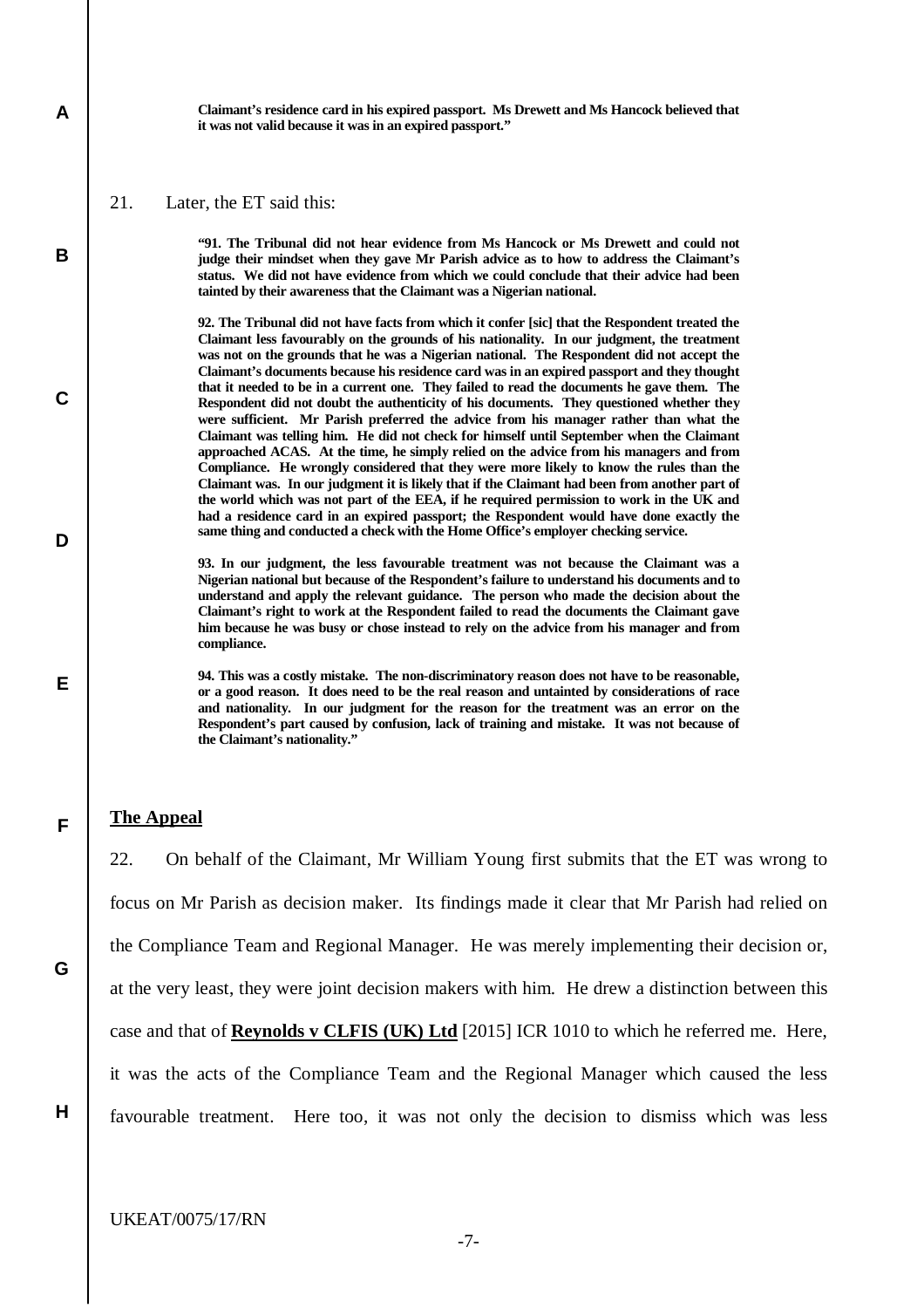**A** favourable treatment, but also the decision not to accept the Claimant's documents at face value, and to require a check.

23. Secondly, Mr Young submits that if, and insofar as it considered the mental processes of the Compliance Team and Ms Drewett, paragraphs 91 and 92 show that it did not correctly apply the burden of proof. Without evidence from the real decision maker, the Respondent had not discharged the burden of proving a non-discriminatory explanation. Merely saying that they believed the residence card to be invalid because it was in an expired passport, was not sufficient to deal with the issue.

**D E F** 24. In its Answer the Respondent argues that the ET reached a permissible conclusion that the unfavourable treatment was not because the Claimant was Nigerian, but because the Respondent failed to understand his documents and understand and apply relevant guidance. In reaching that decision, it took into account that it did not have evidence from Ms Hancock or Ms Drewett. It made an express finding that they did not believe the Claimant's residence card was invalid because it was in an expired passport, and it thereby gave adequate reasons for finding that the Respondent had discharged the burden of proof. Looked at overall, the ET's Reasons show that the Respondent had indeed acted out of a pure mistake, unaffected by the Claimant's nationality.

#### **G Statutory Provisions**

**H**

**B**

**C**

25. Section  $39(2)(c)$  and (d) provide:

**…**

**"(2) An employer (A) must not discriminate against an employee of A's (B) -**

**(c) by dismissing B;**

**(d) by subjecting B to any other detriment."**

UKEAT/0075/17/RN

-8-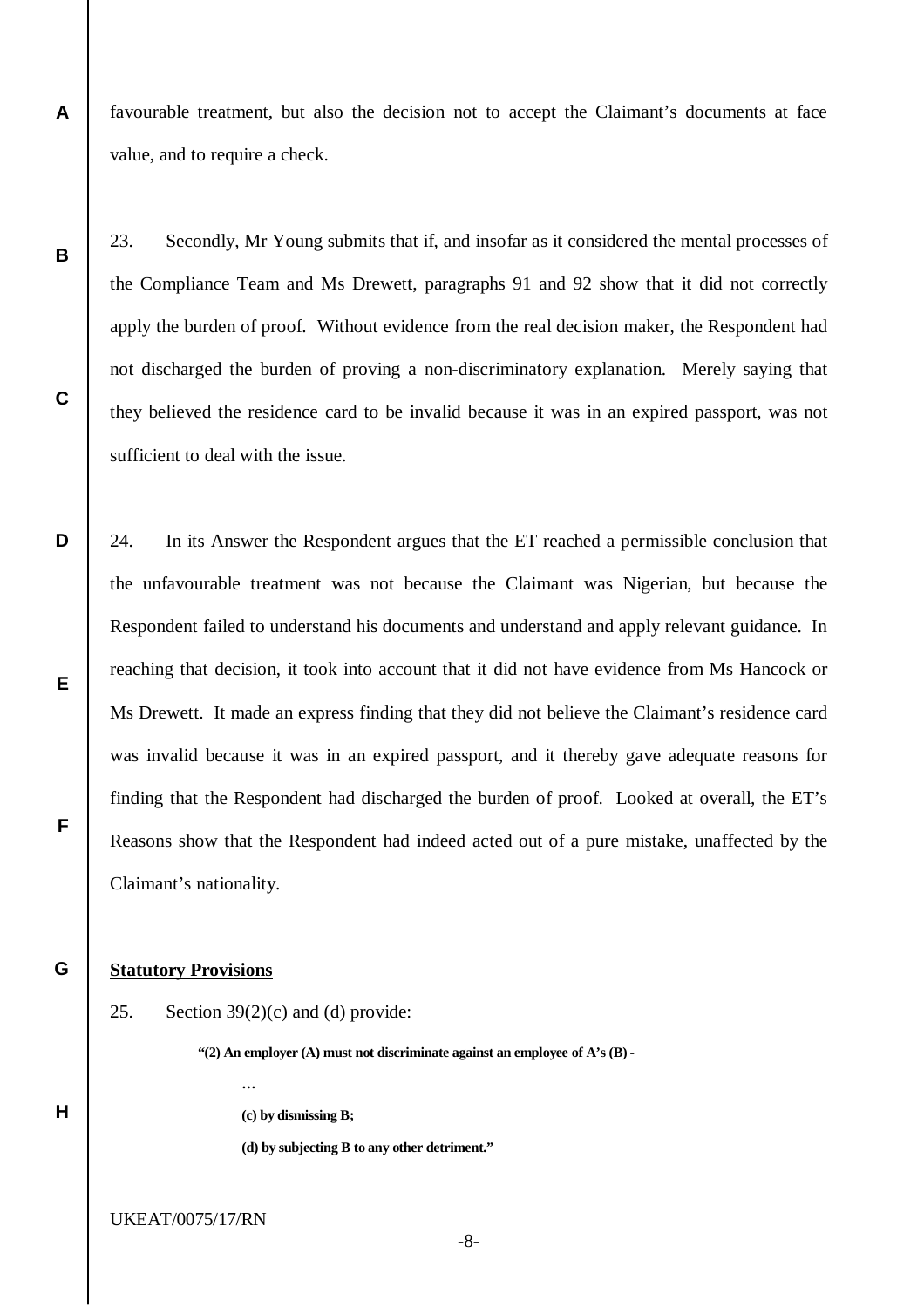## 26. Section 13(1) defines direct discrimination:

**"(1) A person (A) discriminates against another (B) if, because of a protected characteristic, A treats B less favourably than A treats or would treat others."**

27. Section 136(1)-(3) address the burden of proof:

**"(1) This section applies to any proceedings relating to a contravention of this Act.**

**(2) If there are facts from which the court could decide, in the absence of any other explanation, that a person (A) contravened the provision concerned, the court must hold that the contravention occurred.**

**(3) But subsection (2) does not apply if A shows that A did not contravene the provision."**

## **Discussion and Conclusions**

28. The starting point for the ET, in applying section 39(2) and section 13(1), was to identify the unlawful act or acts complained of. It is plain, both from the ET1 and from the summary in the ET's Reasons at paragraphs 7 to 9, which I have quoted above, that the Claimant's case was not restricted to dismissal - as to which see section 39(2)(c). He also put the case on the basis of detriment - section  $39(2)(d)$  - the detriment including the decision to check his immigration status, rather than accept his word. This being so, I would expect to find in the ET's conclusions a clear finding as to whether the decision to check the Claimant's immigration status, rather than accepting his word, was a detriment and then I would expect the ET to identify who took or participated in the decision and to apply the burden of proof provisions in that context.

29. Merely supplying information or opinions used for the purpose of making a decision, does not of itself constitute participation in the decision for the purposes of these provisions of the **Equality Act** - for reasons explained in **Reynolds v CLFIS (UK) Ltd**, especially at paragraphs 32 to 36 - but participation in the decision is sufficient.

**H**

**G**

**A**

**B**

**C**

**D**

**E**

**F**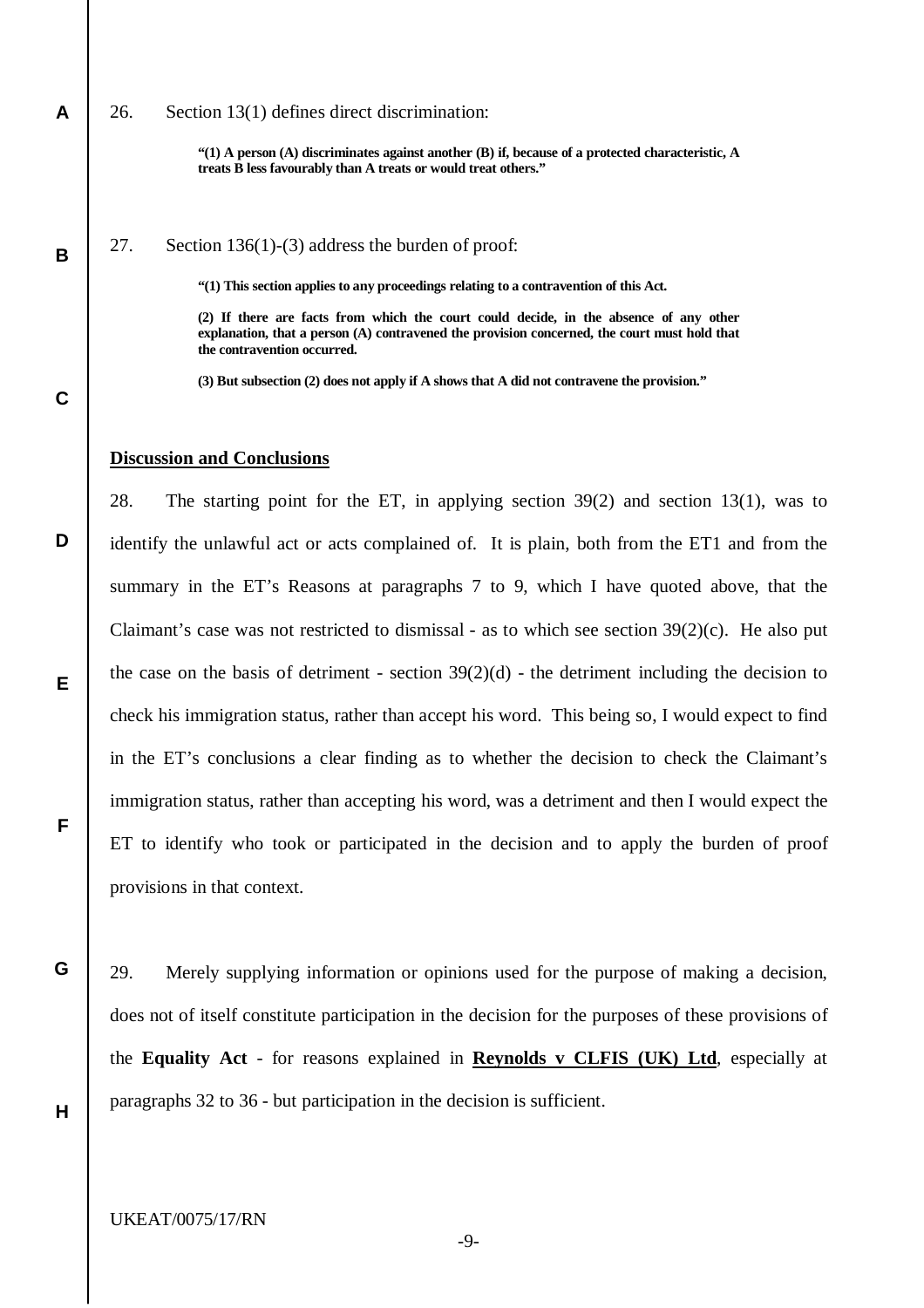30. In my judgment the ET did not follow through this issue correctly in its reasoning. In paragraph 77 it concentrated on the termination of employment as the less favourable treatment, and in paragraphs 90 and 91 it treated Ms Hancock and Ms Drewett as persons who gave advice to Mr Parish, rather than as persons who took or participated in the taking of any relevant decision. This is, I think, particularly clear by the way the ET has expressed itself in paragraph 91. If the ET had been treating Ms Hancock and Ms Drewett as decision makers, its reasoning in paragraph 91 would be problematic; either the ET would be withdrawing from its earlier conclusion that the burden of proof had transferred, or it would have made an obvious error of law in the application of the burden of proof.

31. In my judgment the ET's own findings required it to give close attention to the question whether members of the Compliance Team - particularly Ms Hancock or Ms Drewett, the Regional Manager - took or participated in the decision to reject the Claimant's documents and assurances and require a Home Office check. There may also be a question whether they participated in the decision to dismiss. It is not as clear as it might be from the ET's findings who actually took the decision to dismiss and how, given that Mr Parish was on holiday at the time of dismissal.

32. This leaves the ET's finding in paragraph 85 of its Reasons, where it stated that Ms Drewett and Ms Hancock believed that the residence card was invalid because it was in an expired passport. Is this finding sufficient to dispose of the case in the Respondent's favour, even though the ET has not properly considered their role as decision makers? I do not think it is for the following reasons.

**H**

**A**

**B**

**C**

**D**

**E**

**F**

**G**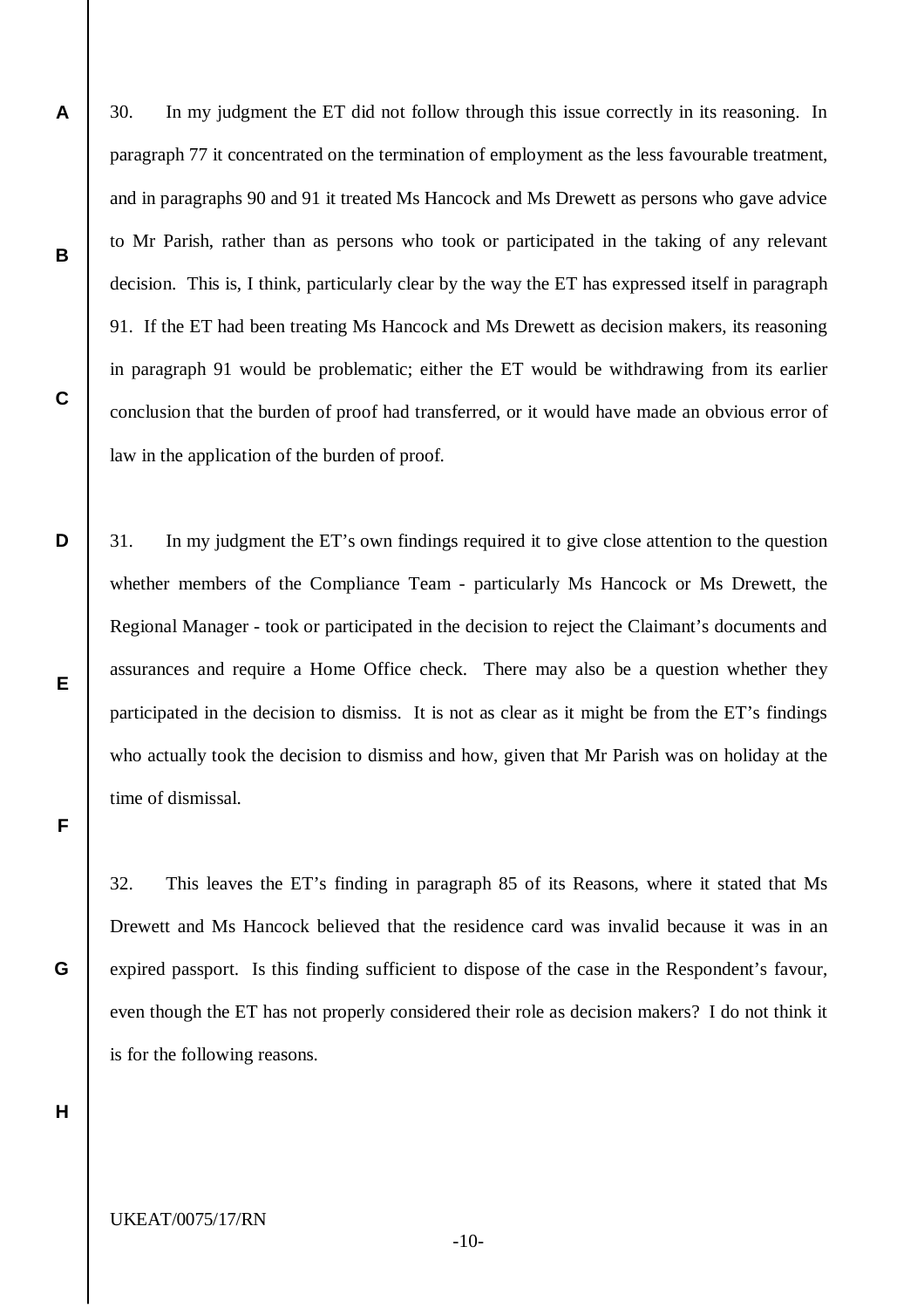- 33. Firstly, the question for the ET was not only whether they held this belief, but why; given that it was contrary not only to the Claimant's assurances, but also to the documents which he produced and the Home Office guidance. The fact that a mistake is made through incompetence may be, but is not necessarily, an answer to a complaint of unlawful discrimination. Mistakes may be more likely to occur where stereotypical assumptions are made. It was indeed the Claimant's case that a mistake was made here, where it would not have been made in, say, the case of an Australian providing the same documentation and giving the same assurances. The Claimant was entitled to have his case in this respect addressed by the ET.
- 34. Secondly, the finding in paragraph 85 must be read in the context of the application of the burden of proof by the ET in paragraph 91 - an application which would plainly be wrong if the burden of proof had transferred to the Respondent, in respect of Ms Hancock and Ms Drewett.

35. I therefore conclude that the ET erred in law in its approach to the question whether members of the Compliance Team and Ms Drewett participated in relevant decisions made in the Claimant's case. I do not, however, accept Mr Young's submission that I can substitute a finding of unlawful race discrimination in this case. **Jafri v Lincoln College** [2014] ICR 920 requires the Employment Appeal Tribunal to refrain from any factual evaluation of its own on questions of this kind. Once I refrain from factual evaluation, I do not think it can be said that only one conclusion was possible on any of the issues in this case.

36. The questions for the ET on remission appear to me to be the following. They need to be considered individually in the case of any member of the Compliance Team involved and

UKEAT/0075/17/RN

**A**

**B**

**C**

**D**

**E**

**F**

**G**

**H**

-11-